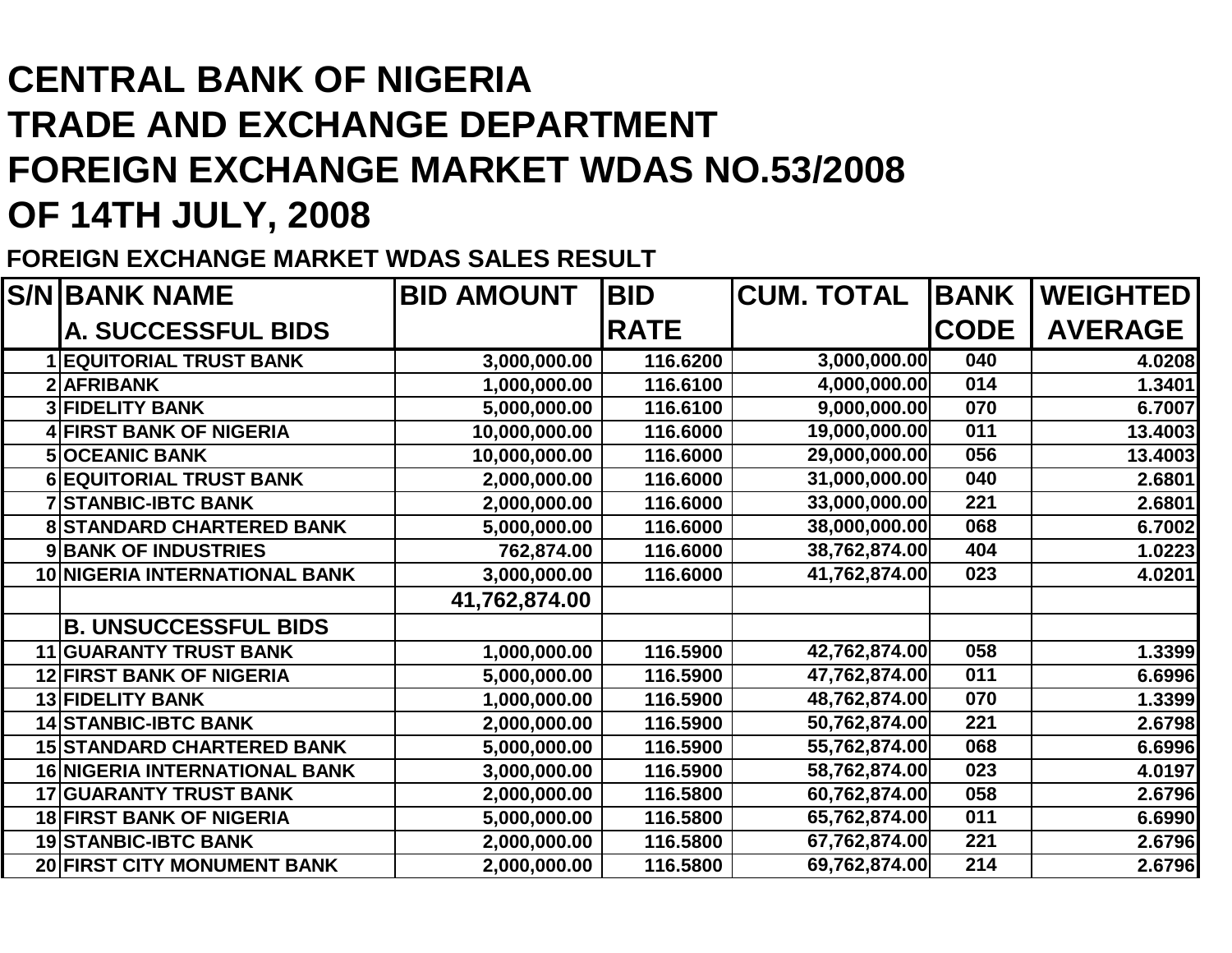| <b>21 GUARANTY TRUST BANK</b>      | 250,000.00    | 116.5700 | 70,012,874.00 | 058 | 0.3349   |
|------------------------------------|---------------|----------|---------------|-----|----------|
| <b>22 FIDELITY BANK</b>            | 1,000,000.00  | 116.5700 | 71,012,874.00 | 070 | 1.3397   |
| 23 NIGERIA INTERNATIONAL BANK      | 5,000,000.00  | 116.5700 | 76,012,874.00 | 023 | 6.6984   |
| <b>24 OCEANIC BANK</b>             | 5,000,000.00  | 116.5500 | 81,012,874.00 | 056 | 6.6973   |
| <b>25 STANDARD CHARTERED BANK</b>  | 1,000,000.00  | 116.5400 | 82,012,874.00 | 068 | 1.3393   |
| <b>26 FIRST CITY MONUMENT BANK</b> | 5,000,000.00  | 116.5300 | 87,012,874.00 | 214 | 6.6961   |
|                                    | 45,250,000.00 |          |               |     |          |
| TOTAL $(A + B)$                    | 87,012,874.00 |          |               |     | 116.5872 |

## **BANKS' BDC CASH REQUEST**

| <b>S/NIBANK NAME</b>           | <b>BID AMOUNT</b> | <b>BID</b>  | <b>CUM. TOTAL</b> | <b>BANK</b> |
|--------------------------------|-------------------|-------------|-------------------|-------------|
|                                |                   | <b>RATE</b> |                   | <b>CODE</b> |
| <b>1 EQUITORIAL TRUST BANK</b> | 2,000,000.00      | 116.6200    | 2,000,000.00      | 040         |
| <b>2 UNION BANK</b>            | 2,000,000.00      | 116.6100    | 4,000,000.00      | 070         |
| 3 AFR1BANK                     | 2,000,000.00      | 116.6100    | 6,000,000.00      | 014         |
| 4 UNITY BANK                   | 2,000,000.00      | 116.6000    | 8,000,000.00      | 215         |
| <b>5 BANK PHB</b>              | 2,000,000.00      | 116.6000    | 10,000,000.00     | 082         |
| 6 FIRST INLAND BANK            | 2,000,000.00      | 116.6000    | 12,000,000.00     | 085         |
| <b>7 FIDELITY BANK</b>         | 2,000,000.00      | 116.6000    | 14,000,000.00     | 070         |
| <b>8 INTERCONTINENTAL BANK</b> | 2,000,000.00      | 116.6000    | 16,000,000.00     | 069         |
|                                | 16,000,000.00     |             |                   |             |
| <b>B. UNCCESSFUL BIDS</b>      |                   |             |                   |             |
| 9 FIRST CITY MONUMENT BANK     | 2,000,000.00      | 116.5900    | 18,000,000.00     | 214         |
|                                | 2,000,000.00      |             |                   |             |
| <b>TOTAL</b>                   | 18,000,000.00     |             |                   |             |

## **SUMMARY FOR WDAS NO.53/2008 OF 14TH JULY, 2008**US\$70,000,000.00 **1 AMOUNT OFFERED**